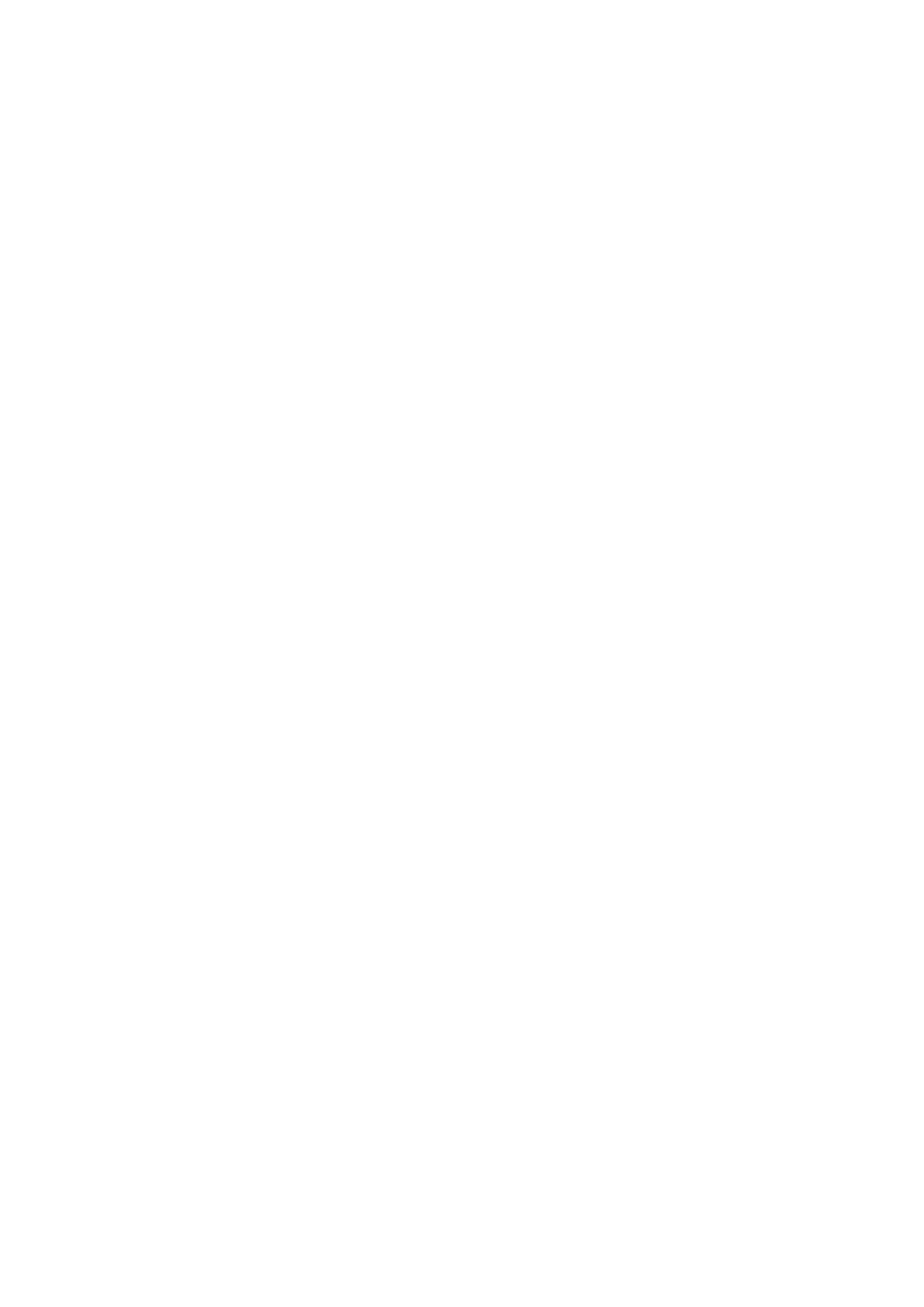

# **1 Welcome**

# **2 Apologies**

Resolution number UH/2022/30

MOVED by Chairperson L Whyte, seconded by Member N Mayne:

# **That the Upper Harbour Local Board:**

a) **accept the apology from Deputy Chairperson Margaret Miles and Member Brian Neeson for lateness due to technical difficulties in joining the meeting**.

# **CARRIED**

Note: Member Neeson joined the meeting at 9:34am Note: Deputy Chairperson Margaret Miles joined the meeting at 9:35am

# **3 Declaration of Interest**

There were no declarations of interest.

# **4 Confirmation of Minutes**

Resolution number UH/2022/31

MOVED by Chairperson L Whyte, seconded by Deputy Chairperson M Miles:

# **That the Upper Harbour Local Board:**

**a) confirm the ordinary minutes of its meeting, held on Thursday, 17 March 2022 as a true and correct record.**

# **CARRIED**

# **5 Leave of Absence**

There were no leaves of absence.

## **6 Acknowledgements**

There were no acknowledgements.

## **7 Petitions**

There were no petitions.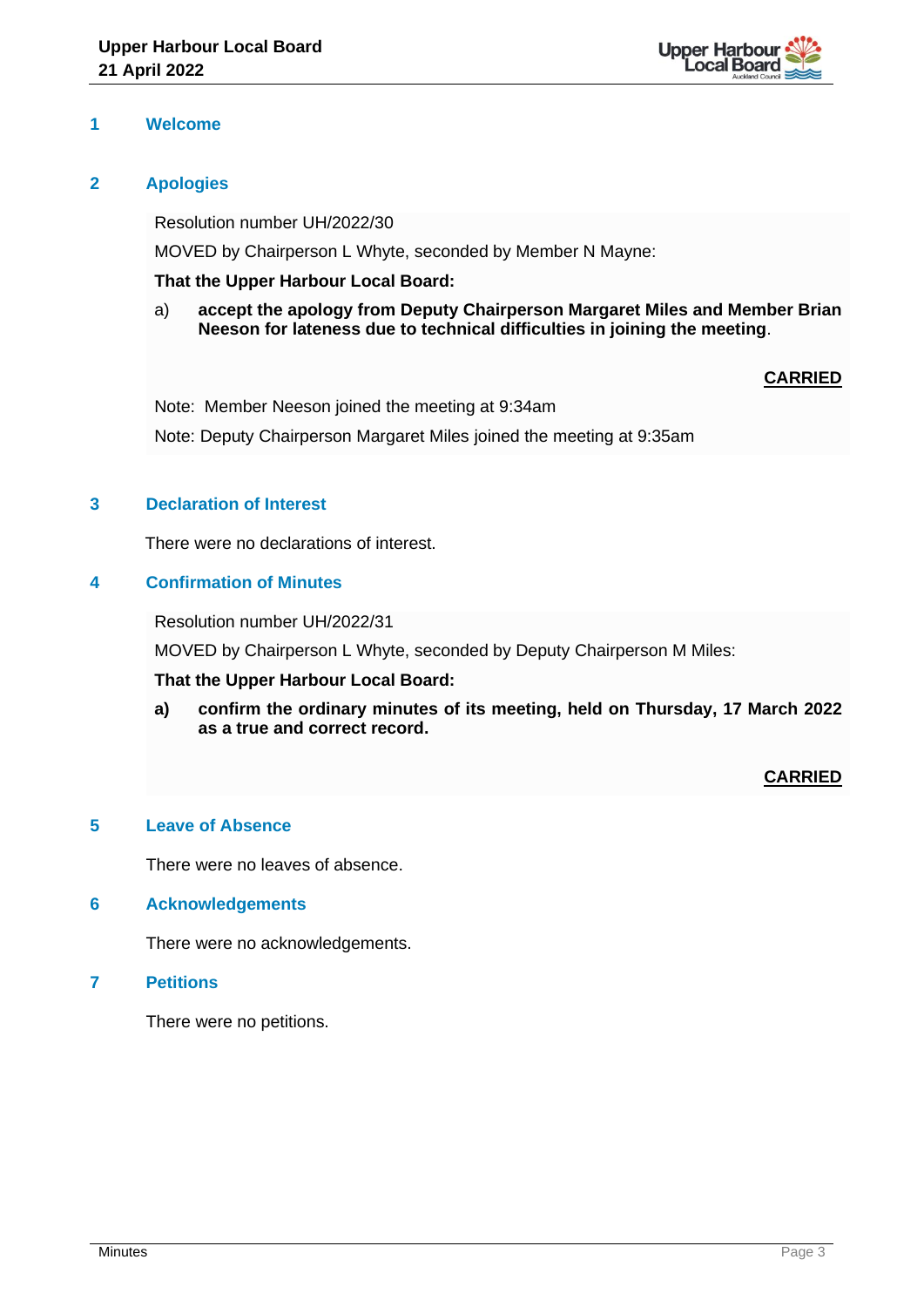

## **8 Deputations**

## **8.1 Scout Association of New Zealand - Camp Maynard transitional rates grant**

An updated PowerPoint presentation was provided for this item. A copy has been placed on the official minutes and is available on the Auckland Council website as a minute attachment.

Resolution number UH/2022/32

MOVED by Chairperson L Whyte, seconded by Member U Casuri Balouch:

## **That the Upper Harbour Local Board:**

**a) receive the deputation from Clive Simpson on behalf of the Scout Association of New Zealand - Camp Maynard and thank him for his attendance and presentation.**

## **CARRIED**

## **Attachments**

A 21 April 2022 Upper Harbour Local Board: Item 8.1 Scott Association of New Zealand - Camp Maynard transitional rates grant presentation.

## **9 Public Forum**

There was no public forum.

## **10 Extraordinary Business**

There was no extraordinary business.

## **11 Minutes of the Upper Harbour Local Board meeting held Thursday, 17 March 2022**

Resolution number UH/2022/33

MOVED by Chairperson L Whyte, seconded by Member A Atkinson:

#### **That the Upper Harbour Local Board:**

**a) note that the open unconfirmed minutes of the Upper Harbour Local Board meeting held on Thursday, 17 March 2022, are attached at item 11 of the agenda for the information of the local board only and will be confirmed under item 4 of the agenda.**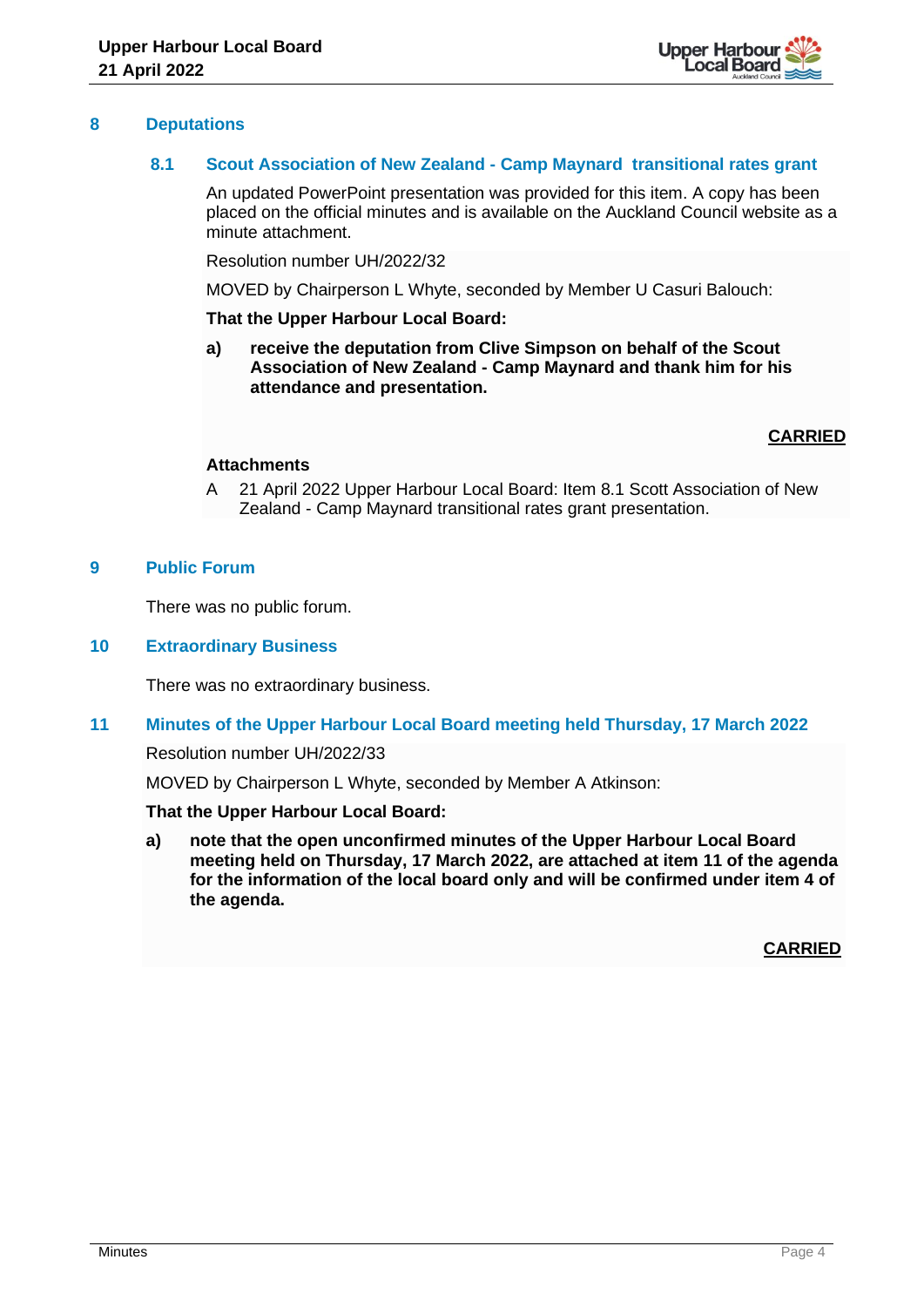

# **12 Upper Harbour Wheeled Recreation Service Assessment**

The Parks and Places Specialist was in attendance via Microsoft Teams to support the item.

Resolution number UH/2022/34

MOVED by Member A Atkinson, seconded by Member N Mayne:

## **That the Upper Harbour Local Board:**

- **a) adopt the Upper Harbour Wheeled Recreation Service Assessment, dated November 2021 (Attachment A) which delivers on the Parks, Sport and Recreation work programme activity ID 688, focusing on the needs and desire for 'learn to ride' and 'wheeled sports' in the area and provides an assessment on which local parks, reserves and playground may be suitable for these activities, subject to the following changes:**
	- **i) the inclusion of the 'learn to ride' facilities at Sanders Reserve.**
	- **ii) the inclusion of a paragraph in an appropriate location, that specifies parks mentioned in the plan are indicative, and that when resources become available facilities may be built in parks in the same catchment as mentioned parks.**

**CARRIED**

## **13 Local board feedback on the draft 2021 Regional Parks Management Plan**

Resolution number UH/2022/35

MOVED by Chairperson L Whyte, seconded by Deputy Chairperson M Miles:

**That the Upper Harbour Local Board:**

- **a) receive the public feedback on the draft 2021 Regional Parks Management Plan.**
- **b) notes that there is no plan to relinquish ownership or management of regional parks at this time – specifically references in paragraph 7. of the executive summary that even with legislation proposed following investigation, control would not be lost by the council. The UHLB supports this position.**
- **c) consider the wording is open to misinterpretation with respect to the future however, and therefore advocates strongly that any change in decision making for these parks would need a transparent and inclusive public process to be followed so the many interested parties including volunteers, lobby groups, local residents, in addition to Council and Iwi can contribute.**
- **d) notes the underlying intent of the appointed Hauraki Gulf forum is for the impacts of land use to be managed appropriately and collaboratively to minimize effects on the maritime environment, not assume ownership.**
- **e) appoint Chairperson Lisa Whyte to speak to the hearings panel on the boards feedback in b) to d) on 9 May 2022.**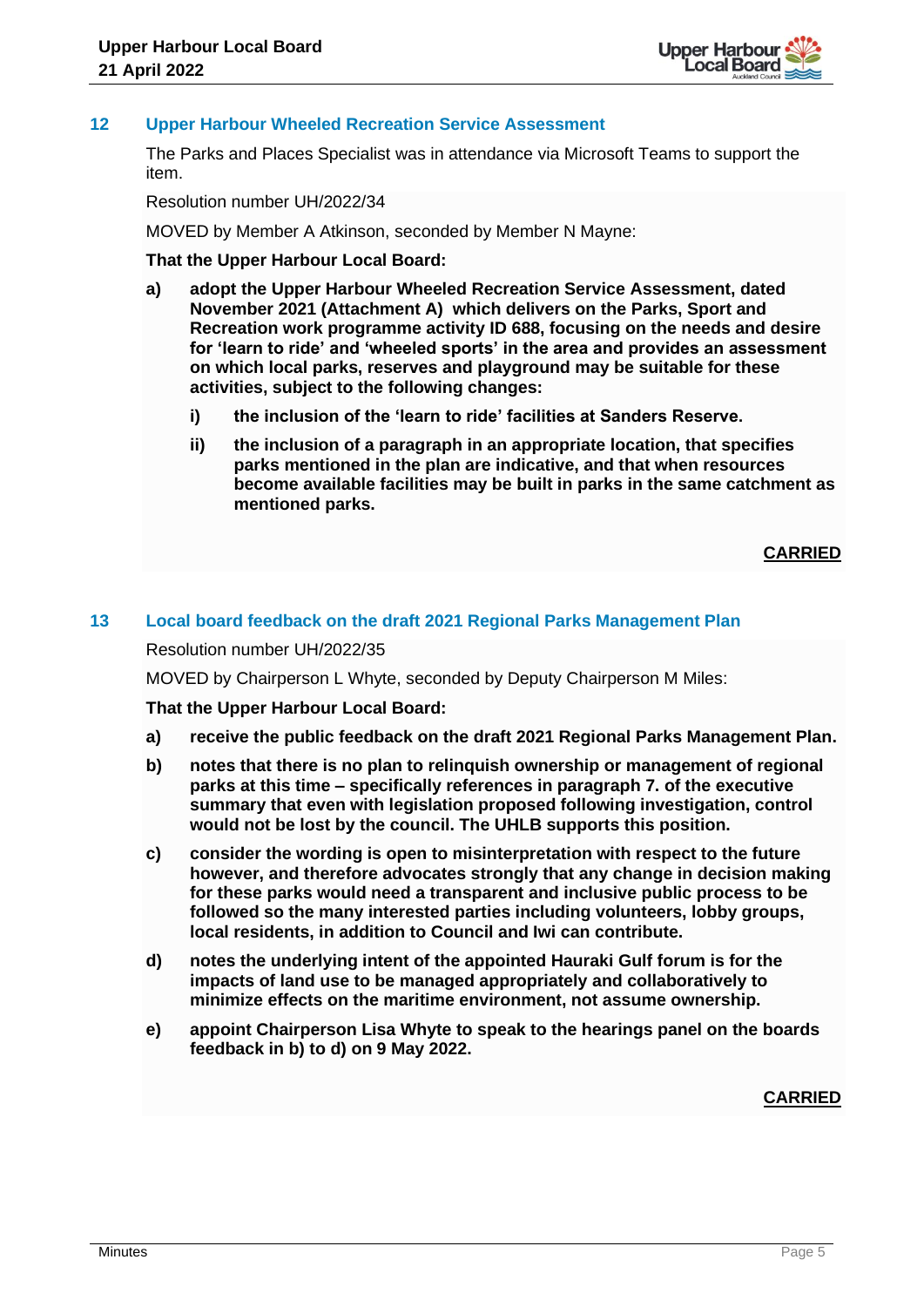

# **14 Approval for new road names at 30 Clark Road, Hobsonville**

Resolution number UH/2022/36

MOVED by Member N Mayne, seconded by Member U Casuri Balouch:

**That the Upper Harbour Local Board:**

- **a) approve the following road names for the new public road and COALs ("Commonly Owned Access Lot") created by way of subdivision at 30 Clark Road, Hobsonville in accordance with section 319(1)(j) of the Local Government Act 1974 (road naming reference RDN90098390 and resource consent references BUN60377675 and SUB60377677);**
	- **i) Hema Road for the new public road – ROAD 1;**
	- **ii) Ruaroa Lane for the new private road – COAL 1;**
	- **iii) Ko Iti Lane for the new private road – COAL 2.**

**CARRIED**

## **15 Auckland Transport - Activities in the Road Corridor Bylaw 2022**

Resolution number UH/2022/37

MOVED by Member N Mayne, seconded by Member A Atkinson:

#### **That the Upper Harbour Local Board:**

**a) defer this item to the 5 May 2022 Community Forum meeting awaiting further information from Auckland Transport.**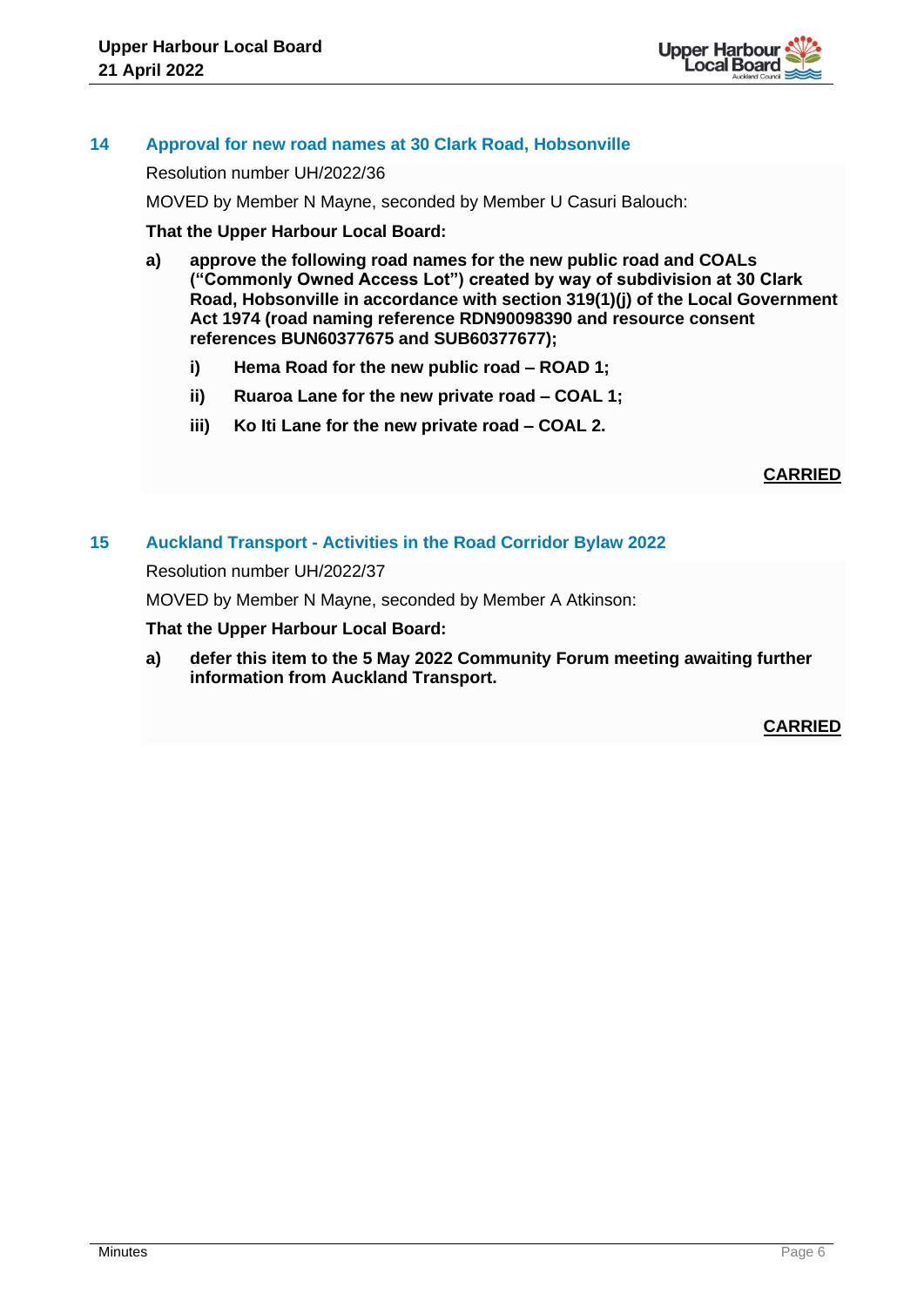

# **16 Transport Emissions Reduction Plan**

Resolution number UH/2022/38

MOVED by Member A Atkinson, seconded by Deputy Chairperson M Miles:

**That the Upper Harbour Local Board:**

- **a) receive the progress update provided on the Transport Emissions Reduction Plan.**
- **b) note the scale of the challenge to meet Auckland's transport emissions reduction target and that mode shift is the most powerful lever for reducing transport emissions.**
- **c) provide feedback on:**
	- **i) ways to dramatically reduce transport emissions in its local board area, or more broadly, while achieving broader wellbeing outcomes**
		- **A. the local board is of the view that we do not currently have the necessary funding/tools to dramatically reduce transport emissions in our local board area. Without increases in availability of public transport and active mode provision residents only have the option to drive.**
		- **B. the National Policy Statement on Urban Development will provide more dense residential areas but will need to rely on both increased public transport provision and more people working from home in order to reduce emissions. If more people work from home this will require necessary infrastructure e.g. – fiber optic cabling to enable this to occur. Currently parts of Lucas Heights, Paremoremo and parts of Albany Heights have no fiber optic cabling.**
	- **ii) ways to increase uptake of walking, cycling and public transport for communities in its local board area**
		- **A. to increase uptake we need to have the infrastructure in place for our residents to use.**
		- **B. within central Albany, Waka Kotahi NZ Transport Agency is building a shared path along SH1 between Oteha Valley Road and Constellation Drive, and along SH18 to Albany Highway. However, use of this will be limited due to lack of connections to this shared path and also lack of wayfinding. For example Oteha Valley Road connects Albany Highway (which has existing separated cycle lanes) and East Coast Road, via the new SH1 shared path. Oteha Valley Road does not have separated cycle lanes or complete shared paths hence is not able to be used to connect to the new SH1 shared path.**
		- **C. implementation of the greenway connections identified in the Upper Harbour Greenways Plan.**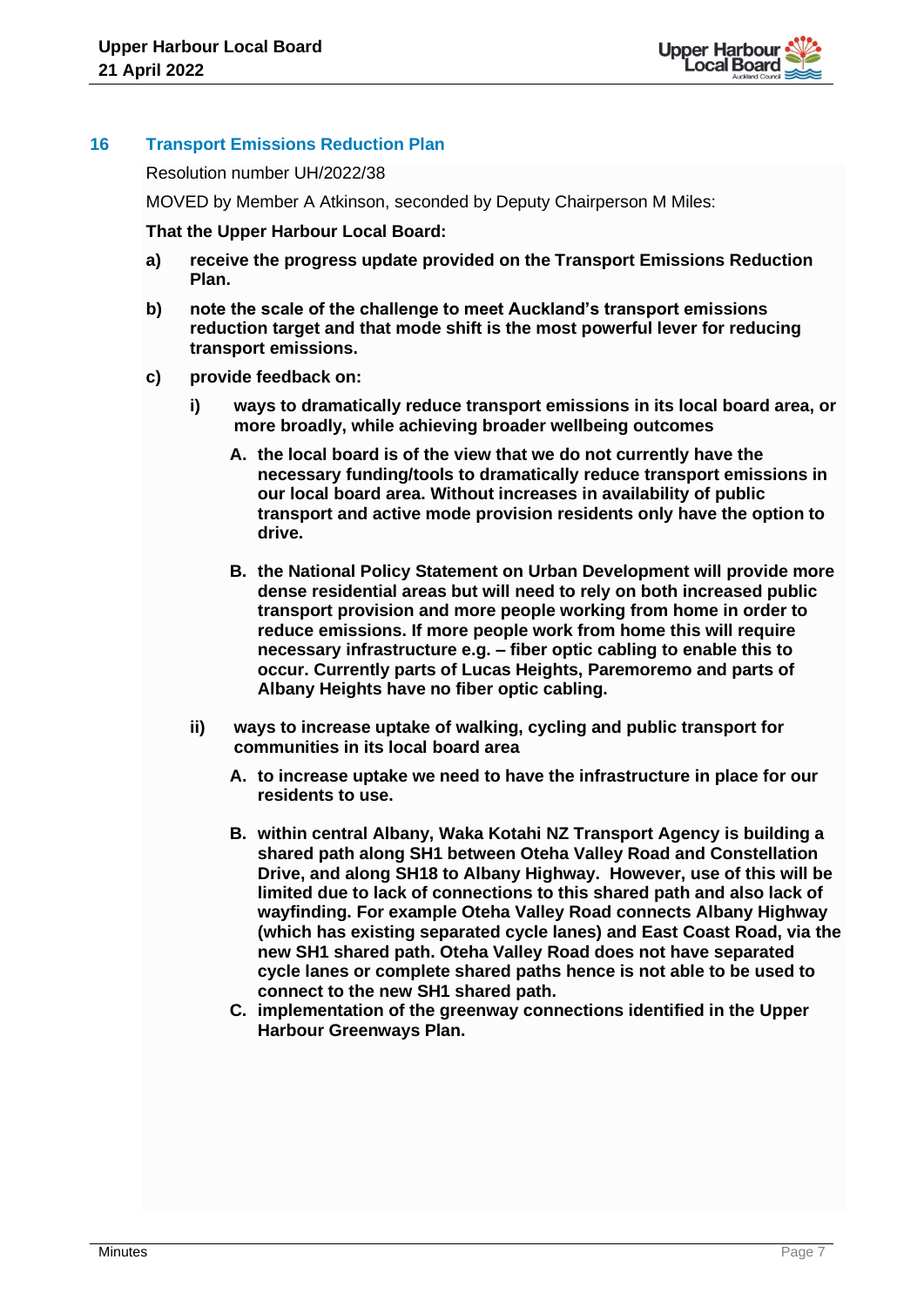

- **iii) barriers that might prevent the implementation of a sustainable, healthy, accessible, and equitable transport system for Auckland, and potential solutions**
	- **A. the greatest barrier is that for too many years development has occurred ahead of the infrastructure. This has been forced by lack of funding and insufficient development contributions. Unless development contributions are to increase or there are alternate funding mechanisms the cost of provision of an equitable public transport system will be a huge burden on ratepayers leading to unacceptable rate increases. For example parts of Whenuapai are transforming from farmland into high density development. The structure plan for Whenuapai shows improvements for roads and footpaths to enable active transport but this isn't funded and development is happening without the necessary infrastructure. Busses are also very limited in this area.**
	- **B. when resource consent applications are considered there should be more emphasis on conditions to provide walking, cycling and public transport infrastructure.**
	- **C. many areas in Upper Harbour have no or very infrequent public transport. It will be necessary that Auckland Transport investigate a way of providing public transport to these areas:**
		- **1) Kyle Road (Schnapper Rock/Greenhithe)**
		- **2) Scott Point Hobsonville**
		- **3) Whenuapai**
		- **4) Paremoremo**
- **iv) ways to build public support for the initiatives that will be introduced as part of the Transport Emissions Reduction Plan.** 
	- **A. this will be extremely difficult unless there is better and more equitable public transport throughout the Auckland area. This must include linkages of modes (e.g. footpaths cycle ways) throughout areas.**
	- **B. congestion pricing is unacceptable or unprincipled when it affects local business areas (these are often the residents who are travelling short distances) and when there are no alternatives to driving. Local business areas (e.g. Rosedale Road and Bush Road) should not be part of congestion pricing as people who work in these areas are often travelling short distances along arterial routes. Residents who drive from areas with no existing public transport should not be penalised.**

# **CARRIED**

# **17 Submission on central government's proposals to transform recycling in Aotearoa**

Resolution number UH/2022/39

MOVED by Member N Mayne, seconded by Member A Atkinson:

# **That the Upper Harbour Local Board:**

**a) welcomes the opportunity to provide feedback for inclusion in Auckland Council's submission to the Ministry for the Environment's consultation document: Te kapanoni I te hangarua: Transforming recycling.**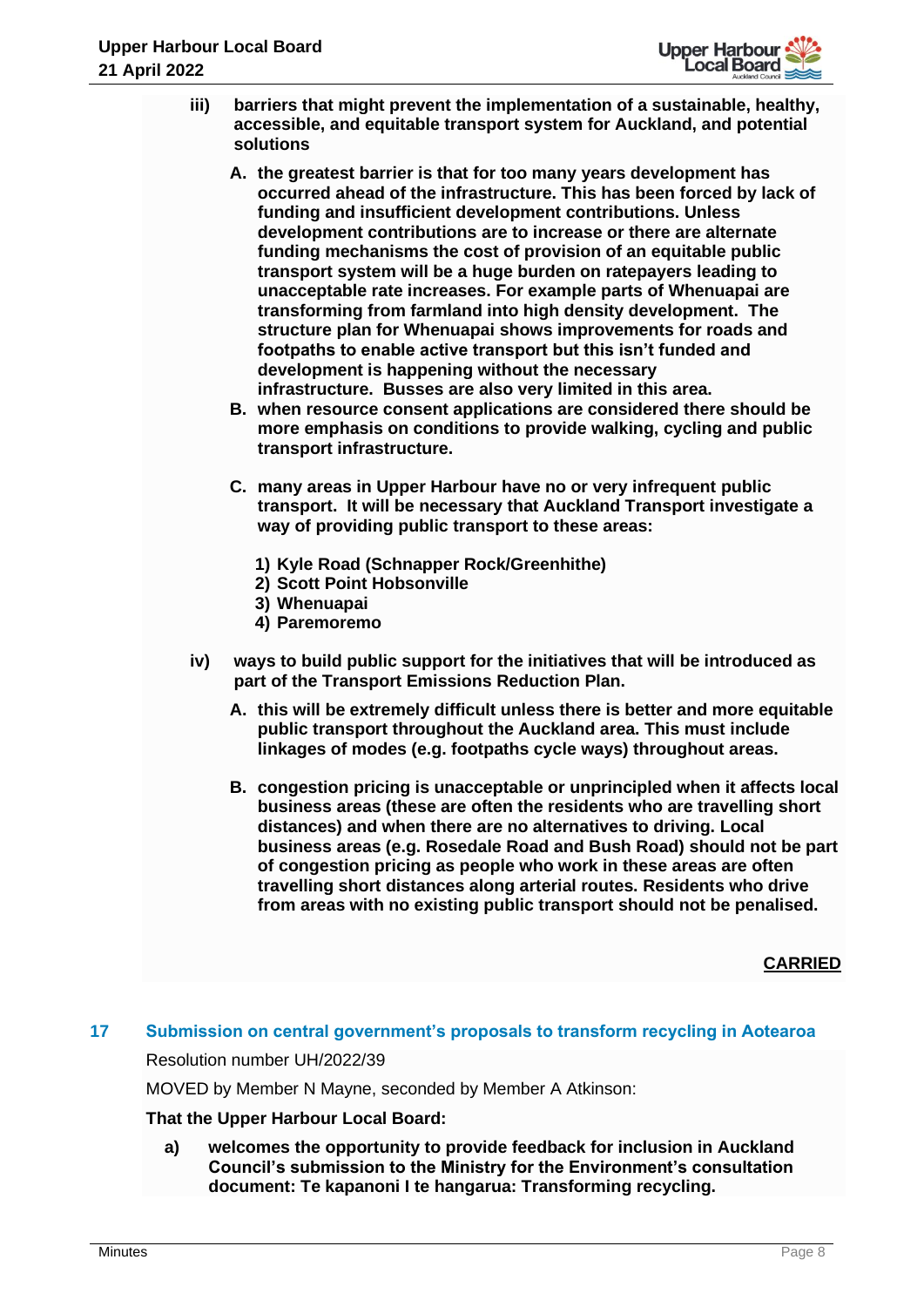

- **b) as a broad principle supports the need to transform waste collection into resource recovery, that supports a local circular economy and minimizes greenhouse gas emissions associated with the production, transportation, and disposal of consumer products.**
- **c) supports implementation of minimum standards of kerbside collection nationally.**
- **d) supports the separation of different waste/resource types in particular separating paper and cardboard from glass if it enables local or domestic recycling.**
- **e) supports a wider scale roll-out of kerbside food scrap recycling in urban areas.**
- **f) supports the development of local uses for recovered food scraps, such as community gardens and the rehabilitation soils, subject to consideration of health and safety, local nuisance, and effective reduction in emissions.**
- **g) strongly supports the introduction of a container return scheme that obliges suppliers to accept the return of their packaging, provided that this service is simple and accessible for customers, and that mechanisms are in place to ensure that retailers and manufacturers cannot create barriers to the uptake and/or success of the scheme.**
- **h) is of the view that the container return scheme deposits and scheme fees should be applied to a wide variety of packaging types. The scheme should avoid creating a competitive advantage for less recoverable forms of packaging.**
- **i) is of the view that central government needs to be responsible for the implementation of enforcement for the proposed changes.**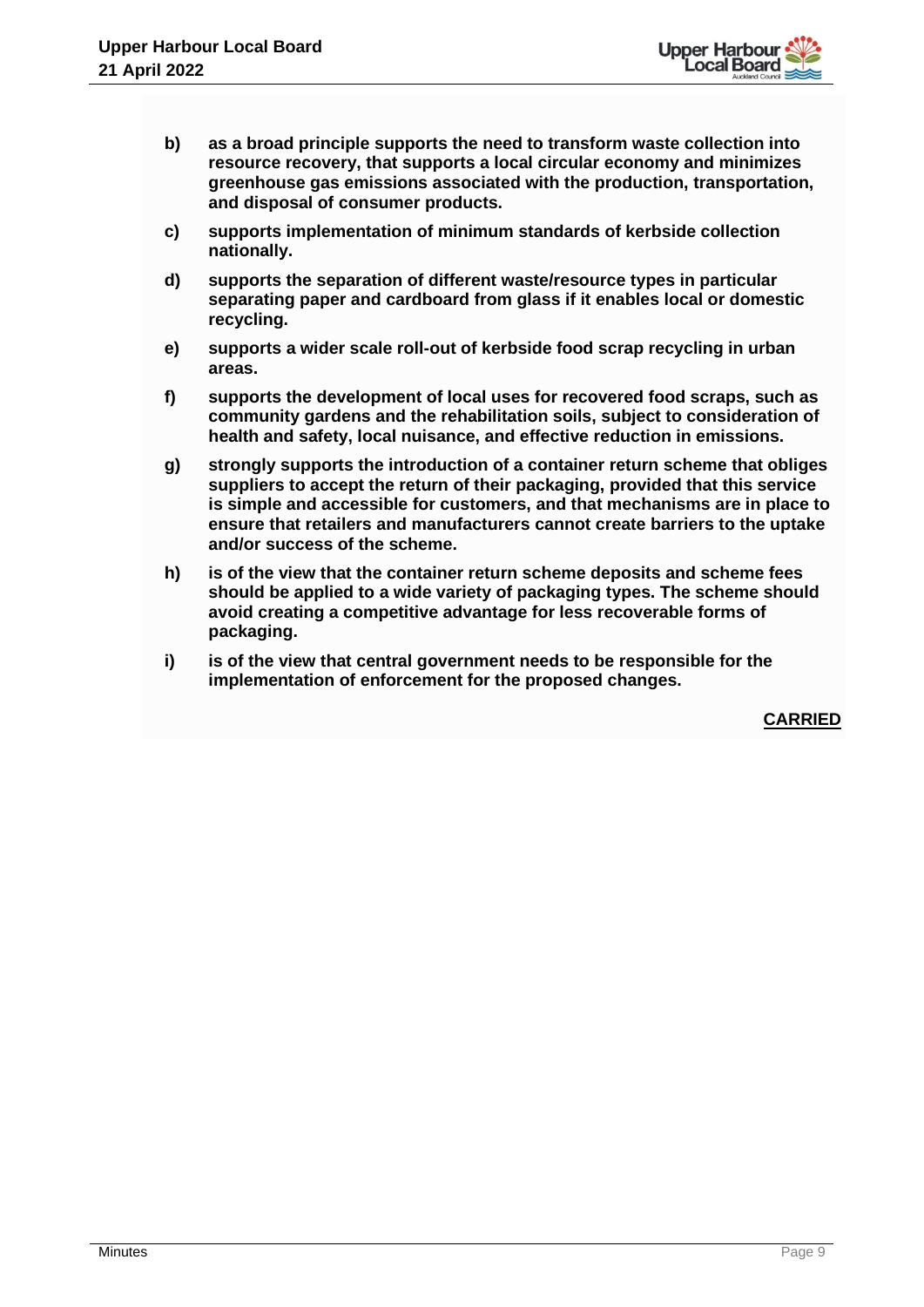

## **18 Governance forward work calendar**

Resolution number UH/2022/40

MOVED by Chairperson L Whyte, seconded by Deputy Chairperson M Miles:

# **That the Upper Harbour Local Board:**

**a) receive the Upper Harbour Local Board governance forward work calendar** 

# **CARRIED**

# **19 Workshop records**

Resolution number UH/2022/41

MOVED by Chairperson L Whyte, seconded by Member N Mayne:

**That the Upper Harbour Local Board:**

**a) receive the records of the Upper Harbour Local Board workshops held on Thursday 10 and 31 March and 7 April 2022 (refer to Attachments A, B, and C to the agenda report).**

**CARRIED**

# **Adjournment of Meeting**

Resolution number UH/2022/42

MOVED by Chairperson L Whyte, seconded by Deputy Chairperson M Miles:

# **That the Upper Harbour Local Board:**

a) **agree to adjourn the meeting at 11:51am until 12:00pm**.

# **CARRIED**

The meeting adjourned at 11:51am and reconvened at 12:00pm with public excluded.

Note: Item 22 C1 – Transfer of Land to Watercare – 1 Upper Harbour Highway, Rosedale was considered prior to item 20 – Local board members reports – April 2022.

# **22 Procedural motion to exclude the public**

Resolution number UH/2022/43

MOVED by Chairperson L Whyte, seconded by Deputy Chairperson M Miles:

**That the Upper Harbour Local Board:**

**a) exclude the public from the following part(s) of the proceedings of this meeting.**

**The general subject of each matter to be considered while the public is excluded, the reason for passing this resolution in relation to each matter, and the specific grounds under section 48(1) of the Local Government Official Information and Meetings Act 1987 for the passing of this resolution follows.**

**This resolution is made in reliance on section 48(1)(a) of the Local Government Official Information and Meetings Act 1987 and the particular interest or interests protected by**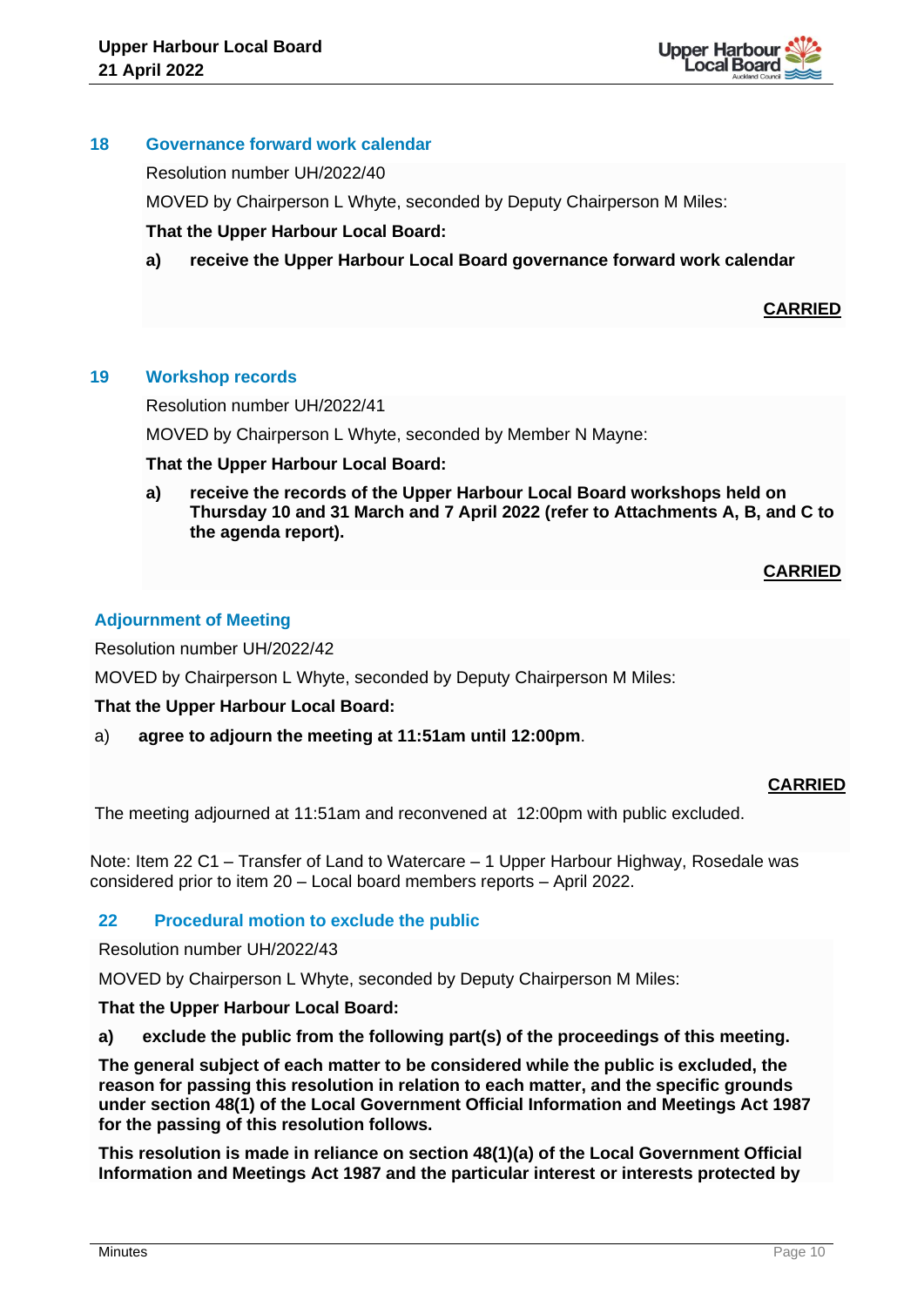

**section 6 or section 7 of that Act which would be prejudiced by the holding of the whole or relevant part of the proceedings of the meeting in public, as follows:**

| Reason for passing this<br>resolution in relation to each<br>matter                                                                                                                   | Particular interest(s) protected<br>(where applicable)                                                                                                                                                                                                                                                                   | Ground(s) under section 48(1)<br>for the passing of this resolution                                                                                                                                |
|---------------------------------------------------------------------------------------------------------------------------------------------------------------------------------------|--------------------------------------------------------------------------------------------------------------------------------------------------------------------------------------------------------------------------------------------------------------------------------------------------------------------------|----------------------------------------------------------------------------------------------------------------------------------------------------------------------------------------------------|
| The public conduct of the part of<br>the meeting would be likely to<br>result in the disclosure of<br>information for which good<br>reason for withholding exists<br>under section 7. | s7(2)(i) - The withholding of the<br>information is necessary to<br>enable the local authority to<br>carry on, without prejudice or<br>disadvantage, negotiations<br>(including commercial and<br>industrial negotiations).<br>In particular, the report contains<br>details regarding negotiations<br>not yet finalised | s48(1)(a)<br>The public conduct of the part of<br>the meeting would be likely to<br>result in the disclosure of<br>information for which good<br>reason for withholding exists<br>under section 7. |

**The text of these resolutions is made available to the public who are present at the meeting and form part of the minutes of the meeting.**

# **CARRIED**

12.00pm The public was excluded.

Resolutions in relation to the confidential items are recorded in the confidential section of these minutes and are not publicly available.

12.42pm The public was re-admitted.

## **C1 Transfer of Land to Watercare - 1 Upper Harbour Highway, Rosedale**

Resolution number UH/2022/44

MOVED by Chairperson L Whyte, seconded by Deputy Chairperson M Miles:

## **That the Upper Harbour Local Board:**

## **Restatement**

**a) confirm that the resolutions, report and attachment remain confidential until reasons for confidentiality no longer exist.**

## **CARRIED UNANIMOUSLY**